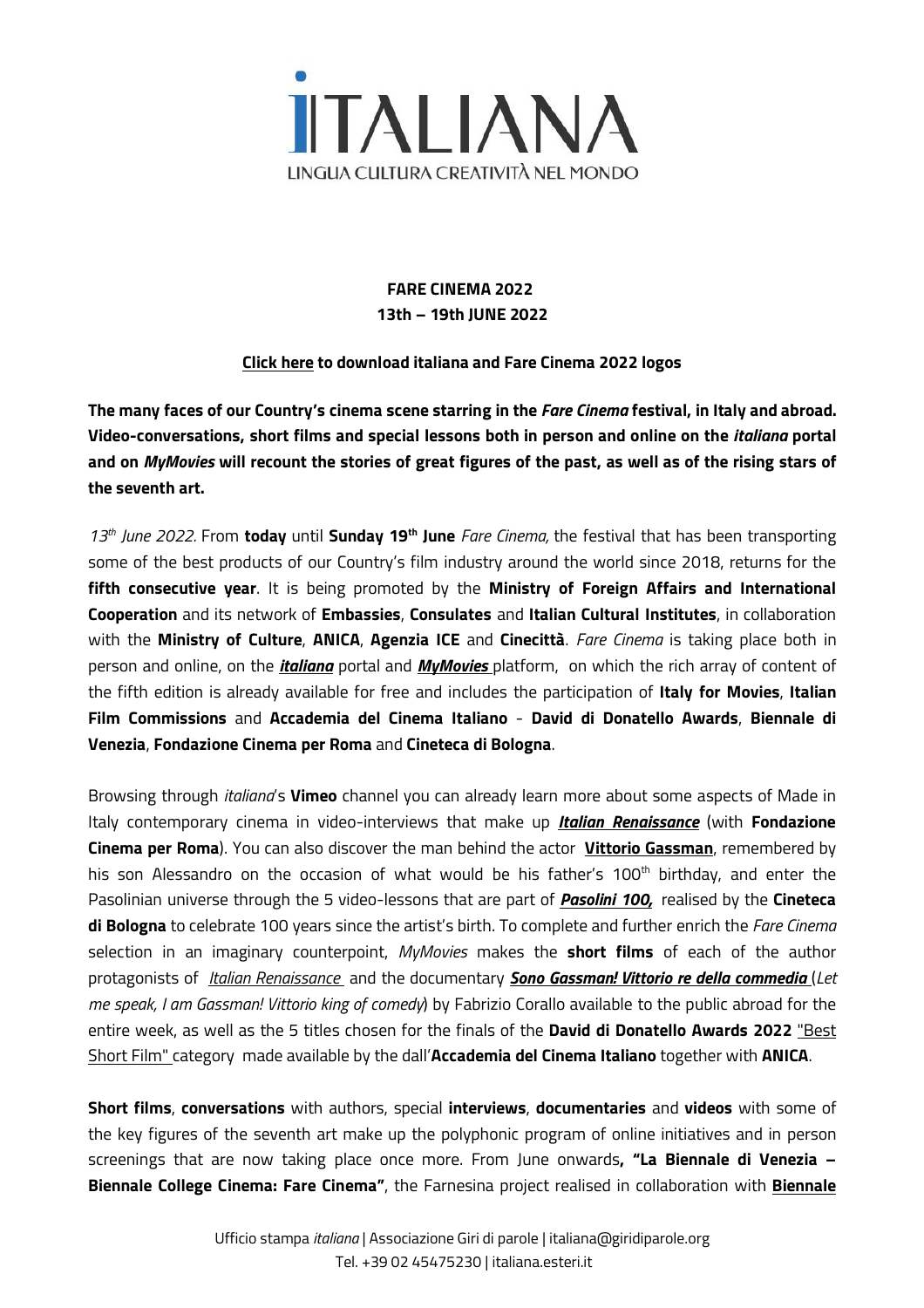

**College [Cinema](https://italiana.esteri.it/italiana/en/eventi/biennale-college-cinema-and-the-italian-ministry-of-foreign-affairs-for-young-cinema/)**, is distributing abroad the 4 films of the same number of emerging directors - **Beatrice Baldacci, Silvia Brunelli, Chiara Càmpara** and **Margherita Ferri** - winners of the homonymous call launched by the Biennale di Venezia. The first stops will be Washington and Sarajevo.

**\***

#### *FARE CINEMA 2022 contents*

#### *ITALIAN SCREENS*

#### *David di Donatello Awards 2022 short films*

As in the most recent editions, the finalists of the "Best Short Film" category of the David di Donatello, the award ceremony for which was held on 3<sup>rd</sup> May, are participating in *Fare Cinema* as well. Thanks to the collaboration with the **Accademia del Cinema Italiano** and **ANICA**, the films will be available from all over the world on the *MyMovies platform, for the entire duration of the festival (13<sup>th</sup> -19<sup>th</sup> June).* 

The films:

**Nico Bonomòlo**, *Maestrale (Mistral)* **Farnoosh Samadi** e **Ali Asgari**, *Pilgrims* **Tommaso Santambrogio**, *L'ultimo spegne la luce (Last one turns off the light)* **Valerio Ferrara**, *Notte romana (Roman night)* **Camilla Caré**, *Diorama*

#### *ITALIAN RENAISSANCE*

#### *The new season of Italian cinema in 5 short films and 5 video interviews*

The section is dedicated to some of the most important figures of the new Golden Age of Italian cinema, which is currently at the centre of renewed and growing attention from specialist critics and international festivals. Thanks to the collaboration with the **Fondazione Cinema per Roma**, **five short films by the same number of established and emerging Italian directors** are available on the *MyMovies* platform for a week. It is a selection of titles that offers a fresh and cross-sectional view on contemporary reality, telling stories that are all very different from each other. In addition, **interviews with authors**, introduced by a conversation with **Pappi Corsicato**, are available on the *italiana*'s Vimeo channel.

The films: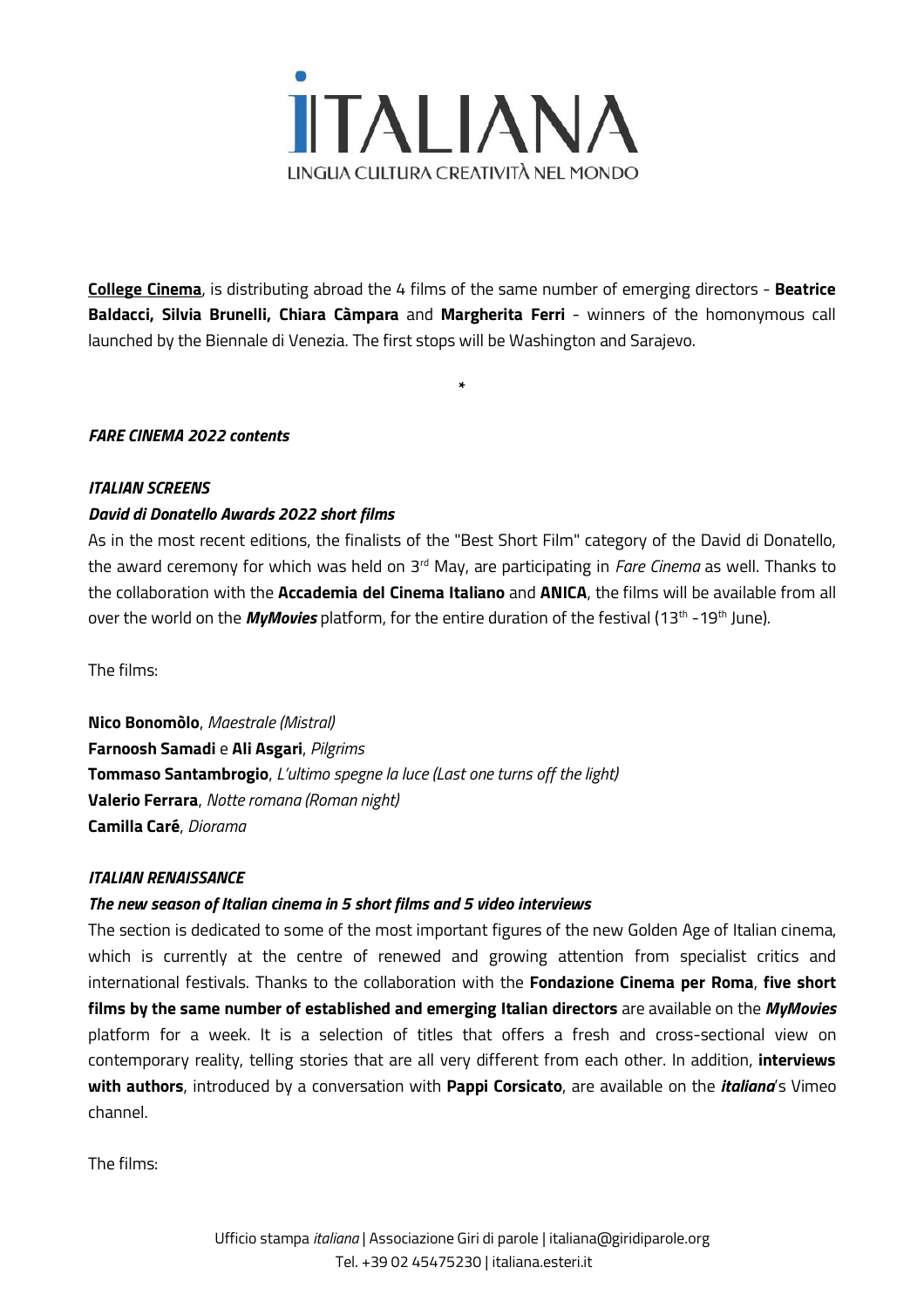

**Gabriele Mainetti**, *Tiger Boy* **Sydney Sibilia**, *Oggi gira così (That's what it's like these days.)* **Laura Luchetti***, Sugarlove* **Susanna Nicchiarelli**, *Esca Viva (Living Bait)* **Claudio Giovannesi***, Il mio dovere di sposa (My duty as a bride)*

During the year, the short films' directors will participate in a series of screenings organised by the Italian Cultural Institutes, giving their accounts of new Italian cinema around the world.

#### *TRIBUTE TO VITTORIO GASSMAN*

## *On the centenary of a great artist's birth, a documentary and a special interview*

A personal and professional portrait of the great "mattatore" ("showman") of Italian cinema and theatre in the 20th century, 100 years after his birth. Produced in collaboration with the **Fondazione Cinema per Roma**, the tribute to Vittorio Gassman consists of two parts: the **video-interview with Alessandro Gassmann**, who has been invited to tell the audience of *italiana*'s portal **Vimeo** channel about the many faces of his father - actor, man, parent, and the documentary *Sono Gassman! Vittorio re della commedia* (*Let me speak, I am Gassman! Vittorio king of comedy*). Winner of a Nastro d'Argento and Premio Flaiano, the film-documentary is written and directed by **Fabrizio Corallo** and is available for a week to those who connect to the *MyMovies* platform from abroad.

#### *PASOLINI 100*

#### *5 original video-introductions to the same number of films by Pier Paolo Pasolini*

Commissioned by the Farnesina to celebrate Pasolini's centenary, the **Cineteca di Bologna** presents **5 video-introductions** to films by **Pier Paolo Pasolini**, created to be accessed through *italiana* as well as to accompany the screenings organised by Italian Cultural Institutes, the Italian Embassies and Consulates in the most diverse cinemas in the world. Unpublished scenes, archive footage, original accounts allow the creative genius of one of the most influential personalities of the 20th century to come back to life.

The videos:

**Roberto Chiesi** presents *Accattone (Beggar)* **Riccardo Costantini** presents *Che cosa sono le nuvole? (What are clouds?)* **Anna Masecchia** presents *Teorema (Theorem)* **Emiliano Morreale** presents *Comizi d'amore (Declarations of love)* **Marco Antonio Bazzocchi** presents *Appunti per un'Orestiade Africana (Notes for an African Oresteia)*

> Ufficio stampa *italiana* | Associazione Giri di parole [| italiana@giridiparole.org](mailto:italiana@exlibris.it) Tel. +39 02 45475230 | [italiana.esteri.it](http://italiana.esteri.it/)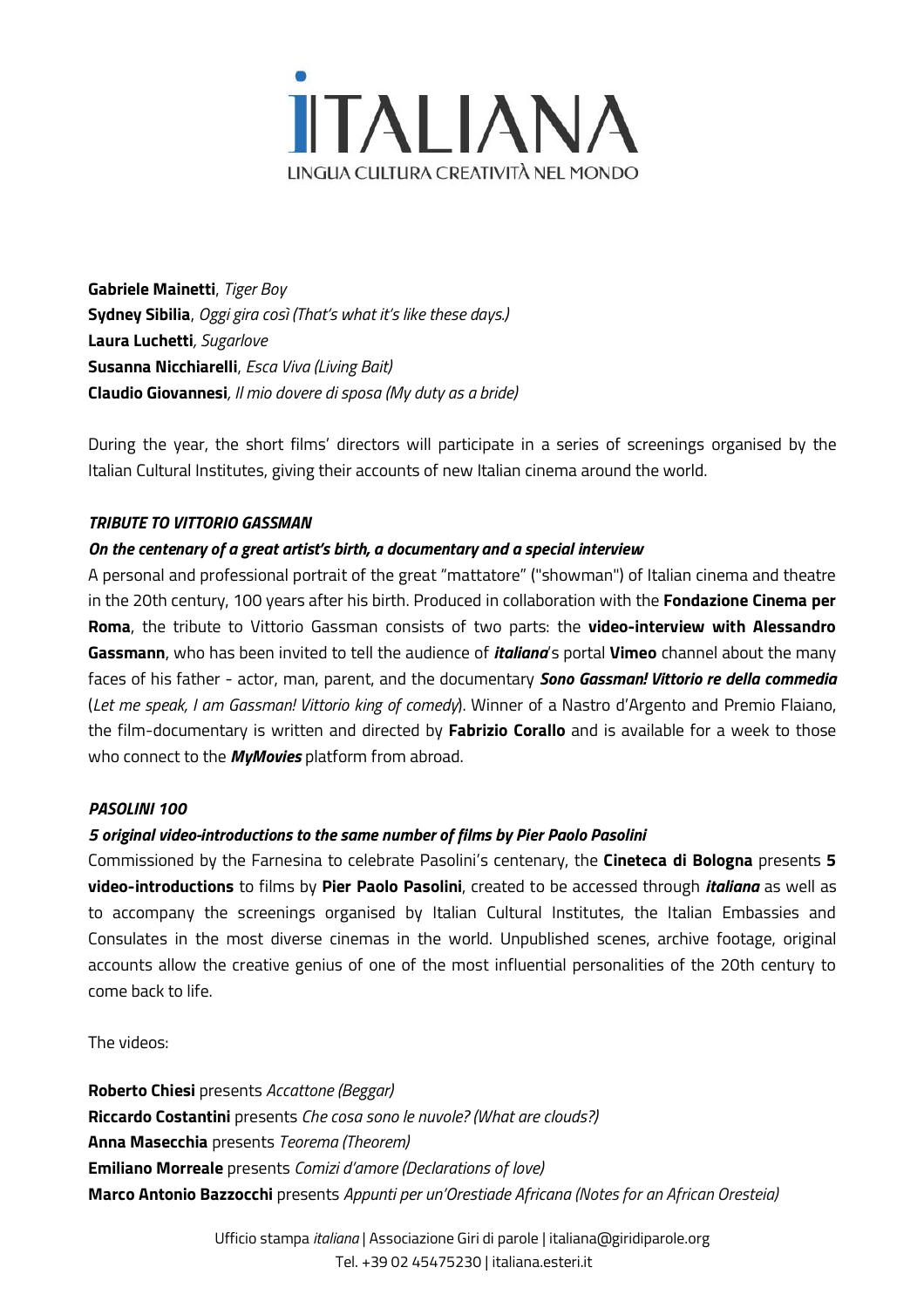

#### *BIENNALE COLLEGE CINEMA*

*Fare Cinema 2022* inaugurates the collaboration between the Farnesina and La Biennale di Venezia - Biennale College Cinema. The project is dedicated to training young people in the film sector, which held its 11th edition in 2022 and includes the participation of teams of emerging directors and producers in an international co-production Call. Among the many works that BCC's calls have helped to produce, four films, all from recent years and directed by women, have been chosen for the project **"La Biennale di Venezia - Biennale College Cinema: Fare Cinema"**. These are *Zen sul Ghiaccio sottile* by **Margherita Ferri**, *Lessons of Love* by **Chiara Campara**, *La Santa Piccola* by **Silvia Brunelli**, *La Tana* by **Beatrice Baldacci**. The four films, starting from Fare Cinema will complete an itinerary of presentations, along with the creative and production team, that, in various forms and thanks to the collaboration with the diplomatic-consular and cultural network of the MAECI, will be shown in various locations across the world, starting in Washington (22<sup>nd</sup> June) and Sarajevo (29<sup>th</sup> June).

**italiana** [\(italiana.esteri.it\)](http://italiana.esteri.it/) is the Ministry of Foreign Affairs and International Cooperation portal dedicated to the promotion of Italian culture, creativity and language. Created to present a new portrayal of our Country abroad, the portal looks at all the different aspects of culture (music, literature, theatre, dance, cinema, visual and performance arts, comics, digital art, design, architecture, history, archaeology, enogastronomy…). The website brings together audio-video productions, in-depth analyses, interviews, competition announcements, opportunities and much more. Updates are also shared via *italiana's* social media pages and its **monthly newsletter**.

\*

**[http://italiana.esteri.it](http://italiana.esteri.it/)** Click [here](http://a5a5e5.mailupclient.com/frontend/forms/Subscription.aspx?idList=1&idForm=1&guid=aafa5375-bcf1-4e06-965a-e3a98b626156) to subscribe to *italiana*'s newsletter

> **Instagram (@italymfa)** [instagram.com/italymfa/](https://www.instagram.com/italymfa/)

#### **Facebook (@italyMFA.it)**

[facebook.com/ItalyMFA.it](https://www.facebook.com/ItalyMFA.it) **Twitter (@italyMFA)** [twitter.com/italymfa](https://twitter.com/italymfa) **Vimeo** [vimeo.com/italianaesteri](https://vimeo.com/italianaesteri) **Issuu** [issuu.com/italianaesteri](https://issuu.com/italianaesteri)

Ufficio stampa *italiana* | Associazione Giri di parole [| italiana@giridiparole.org](mailto:italiana@exlibris.it) Tel. +39 02 45475230 | [italiana.esteri.it](http://italiana.esteri.it/)